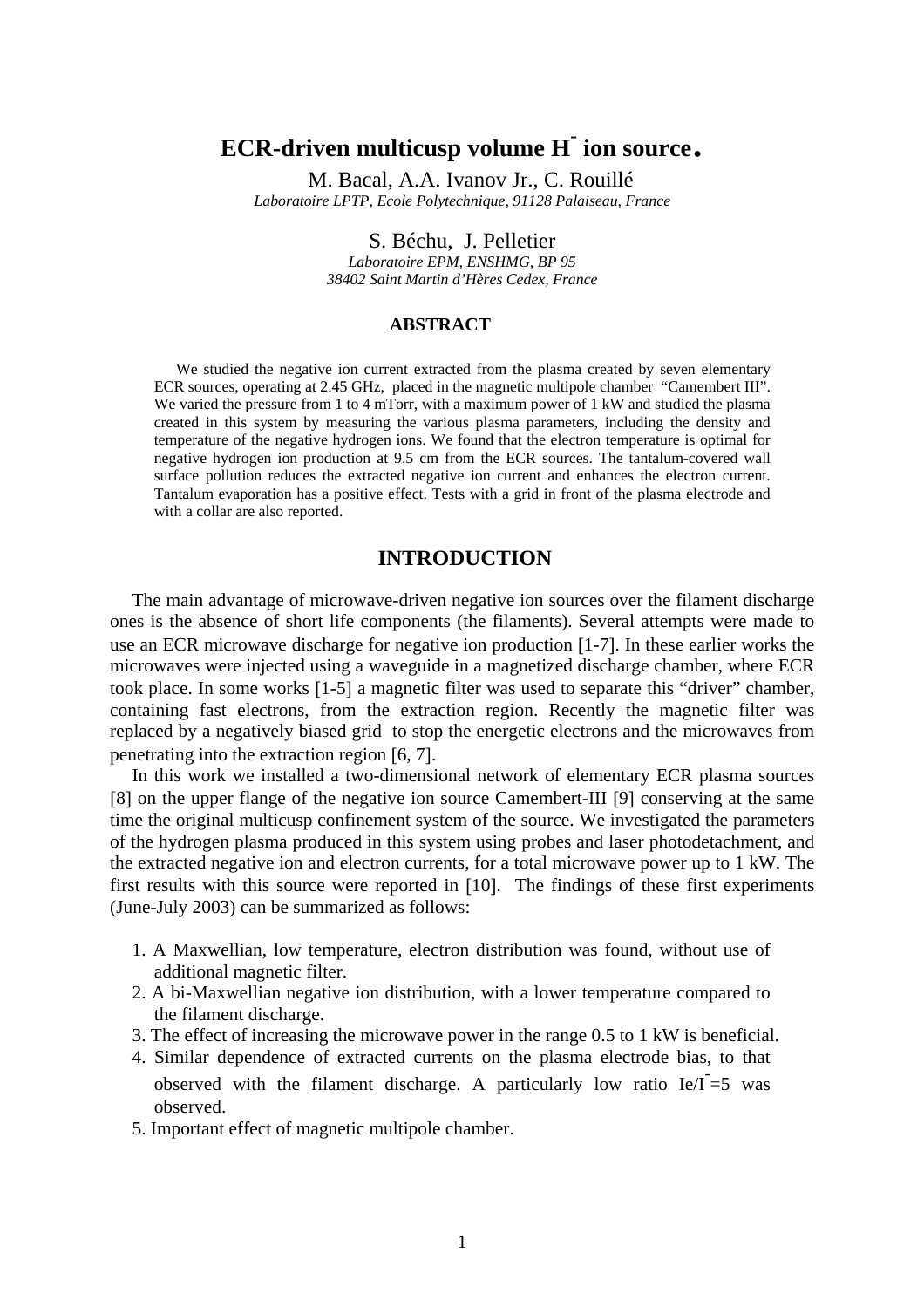In this paper we report the long-term (of the order of six months) time evolution of the negative ion density and extracted current. In the first experiments the wall was covered with tantalum, deposited in earlier filament discharge experiments. With time the wall was polluted and we found a reduction of the negative ion extracted current. Evaporation of fresh tantalum from a filament led to the recovery of negative ion characteristics.

We studied the influence of the distance (D) from the ECR sources to the plasma electrode on the extracted negative ion and the electron currents, and from the ECR sources to the probe (d) on the plasma characteristics (electron temperature and density, negative ion density n- ).

We also tested the effect of introducing a collar, with and without an additional magnetic filter. Peters [11] reported an enhancement of the negative ion current in a non-cesiated rf ion source, along with a reduction of the extracted electron current, when a collar was used. Earlier Leung *et al* [12] found a reduction of the electron current only, when the collar was added in a non-cesiated filament discharge, but also in an rf discharge.

#### **EXPERIMENTAL SETUP**

## **Plasma source.**



**Magnets** 

**Figure 1.** Top-down and side view scheme of the network of seven ECR sources implemented on the upper flange of Camembert III.

We installed on the top flange of the stainless-steel chamber of Camembert III a two-dimensional network of seven elementary independent ECR plasma sources, shown in Figure 1. These sources are described by Lacoste *et al* (see Fig. 1 in [8]). Briefly, each plasma source is made of two main parts, a permanent annular magnet with azimutal symmetry around its magnetization axis, and a microwave applicator constituted by a coaxial line, parallel to the magnetization vector. The inner conductor of the coaxial line penetrates inside the annular magnet. Each magnet is completely encapsulated in a stainless steel envelope and is water-cooled. These sources operate at 2.45 GHz microwave frequency. Thus the magnetic field intensity required for the ECR condition is 875 G. The maximum microwave power acceptable by a single source is 200 W. Figure 2 in [8] shows the configuration of the magnetic field for a samarium-cobalt magnet 30 mm long, with an outer diameter of 20 mm and an inner diameter of 6 mm. The plasma is produced by the electrons accelerated in the region of ECR coupling by the microwave electric field applied via the coaxial line. The fast electrons oscillate between the two mirrors in front of

the opposite poles of the magnet and drift azimuthally around the magnet. The plasma produced by the inelastic collisions of these fast electrons diffuses away from the magnet.

The network of seven elementary ECR sources consists of six sources with the magnets of the same magnetization, while the central source has the opposite one. This network is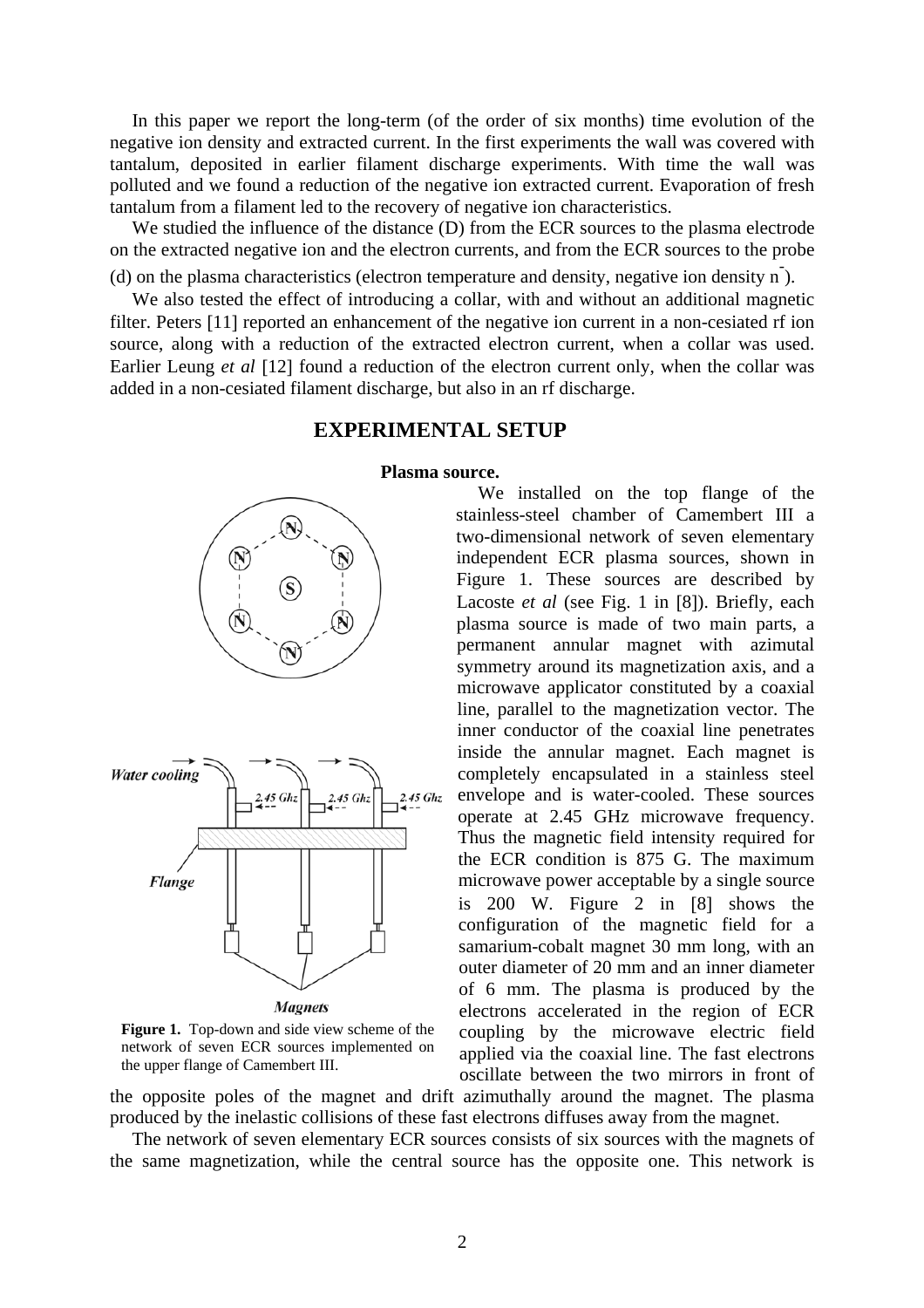operated from a single microwave power source of 1.2 kW (2.45 GHz) by dividing its microwave power into seven equal parts.

The cylindrical stainless-steel sidewall of Camembert III, described in [9] is 44 cm in diameter and 45 cm long. It contains sixteen columns of samarium-cobalt magnets with the north and south poles alternatively facing the plasma. The second end of the chamber is bounded in part by the stainless-steel plasma electrode of the extractor (10 cm in diameter), which contains an extraction hole of 0.8 cm in diameter, and in part by a water cooled annular copper plate, connected to the sidewall (which is grounded). The extractor has been described elsewhere [13]. The neighboring plasma is magnetized and due to this and to a small positive bias of the plasma electrode, large densities of volume produced negative ions concentrate in this region [13].

In the present arrangement, the source contains three distinct regions: (i) a driver region, located near the network of seven elementary ECR sources and possibly on the perimeter of the device, in the strong multicusp magnetic field); (ii) an extraction region, which extends over the central, field-free region; (iii) a weakly magnetized region with high  $n/n_e$ , bounded by the plasma electrode with the extraction opening. The magnetic filtering effect is provided by the magnetic field of the elementary ECR sources and possibly by the multicusp magnetic filed near the wall, which confine the fast electrons.

#### **Diagnostics**.

The plasma parameters (electron density and temperature) were measured using a microcomputer-controlled electrostatic probe (0.5 mm diam and 15 mm long) made of tungsten. The probe was located on the axis of the chamber, at a distance d from the lower end of the central elementary ECR source. The distance D between the plasma electrode and the lower end of the ECR sources was varied from 19.5 to 24.5 cm by moving the ECR sources. The probe was located at a fixed distance of 15 cm from the plasma electrode. Thus the distance (d) between the probe and the lower end of the central ECR source was varied from 4.5 cm to 9.5 cm. The  $H^-$  ion density, n-, was measured by the photodetachment technique, reviewed recently in [14]. The H<sup>-</sup> negative ion temperature was measured using the two-laser photodetachment technique [14]. The negative ion temperature kT- is determined from the negative ion density recovery curve after the negative ions have been destroyed by photodetachment in a small cylindrical region. The present fitting technique allows to determine the respective temperatures and fractions of the two negative ion populations [15, 16].

## **RESULTS**

#### **Plasma characteristics.**

The electron temperature and density and the negative ion density (see Fig. 2) were measured in the pressure range from 1 to 3 mTorr for a total applied microwave power of 1 kW (*i.e.* 140 W/antenna) and for two distances from the ECR source to the probe (4.5 and 9.5 cm). Note that the electron temperature for  $P > 1.5$  mTorr at the distance of 9.5 cm remains in the optimum range for  $H^-$  ion production, *i.e.* Te < 1 eV. Correspondingly, the negative ion density is highest for this, larger, distance. The electron density goes up linearly with hydrogen pressure and attains, at 3 mTorr and 1 kW,  $3.4 \times 10^{10}$  cm<sup>-3</sup>.<br>The negative ion density also linearly increases with pressure and is not much affected by

wall effects. Note that the electron temperature obtained in Camembert III is significantly lower than the one we measured in a chamber without multipolar confinement, viz. without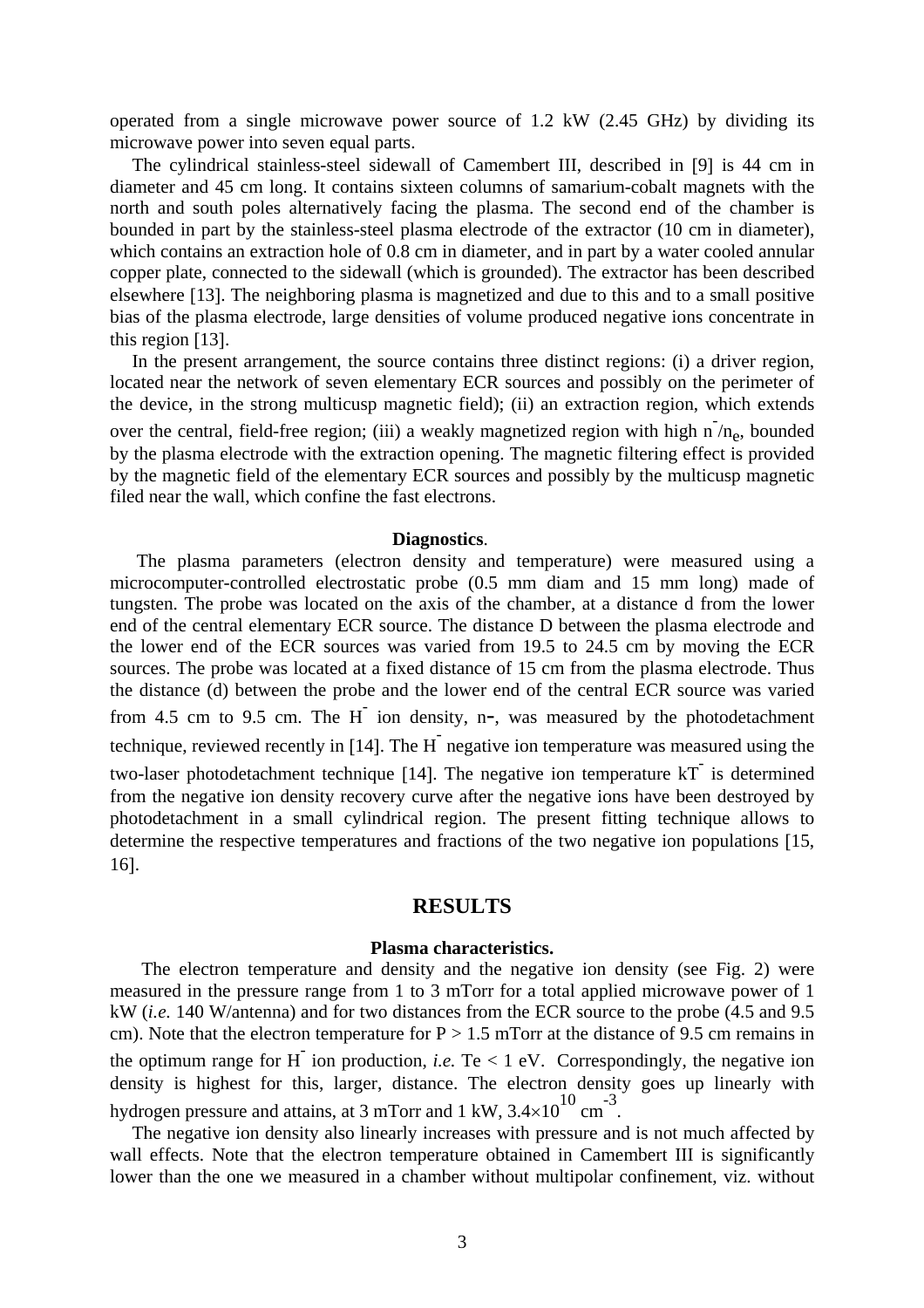

confinement it was from 1.6 eV to 2.3 eV for a pressure of 3 mTorr and power from 100 to 150 Watt/antenna. The electron density measured in Camembert III at 3 mTorr is by a factor of two higher than in the chamber without multipolar confinement, for 150 W/antenna.

The influence of multipolar confinement on plasma is discussed in details in [18]. The main multicusp magnetic field effect is the trapping of "primary" electrons – that is, the trapping in the multicusp field of the energetic electrons creating the plasma by neutral molecule ionization. The lifetime of these energetic electrons considerably increases by being trapped in magnetic field compared to field-free lifetime. The plasma itself (that is, the ions and low-temperature electrons with energies ~1eV) actually is not confined well enough by the multicusp magntic field. The increase of the plasma density due to multipolar configuration occurs essentially because of the higher ionization rate provided by an increased lifetetime of energetic electrons situated at the periphery of the chamber. The multicusp field also traps energetic electrons present in the central part of the device, several mechanisms of free electron trapping are proposed in [18]. So, the multipolar field selectively traps energetic electrons, thus the average electron energy in volume decreases.

In our system the plasma is created by ECR discharge, so the first mechanism limiting the transport of energetic electrons in volume is of the same origin as the ECR heating – the magnetic field of elementary ECR sources confines the hot electrons. The network of multipolar elementary ECR plasma sources forms an additional multicusp configuration in the chamber, and the fast electrons are formed already inside this region, so they are well confined. The energetic electrons who succeeded however to penetrate into the central, field-free part of the source, encounter the second barrier – the multicusp field of Camembert III chamber which rapidly traps these free energetic electrons. This is the reason

**Figure 2.** Dependence of the electron temperature, electron density and negative ion density on hydrogen pressure, for two values of the distance (d) between the central minisource and the probe.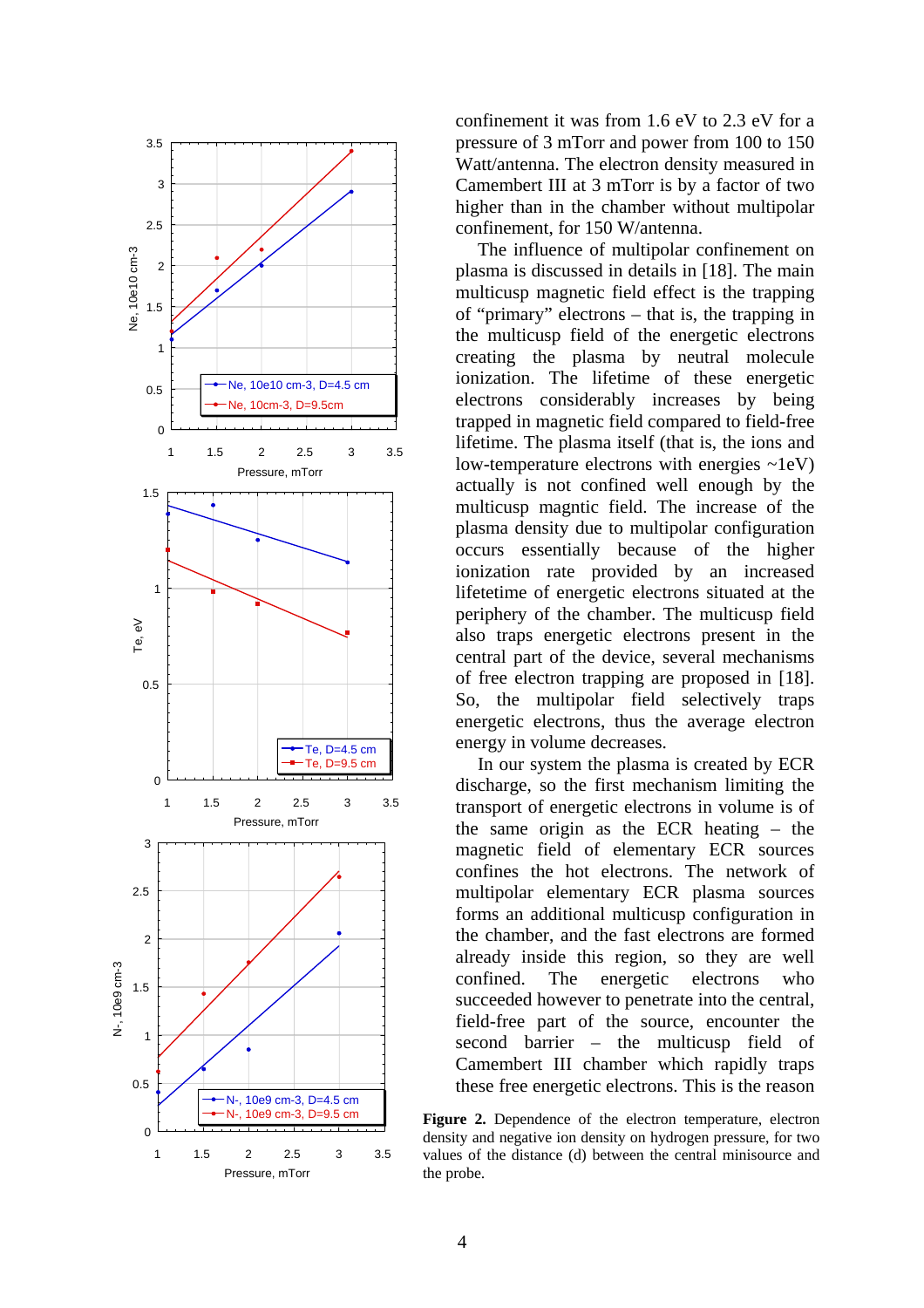of the observed decrease of temperature compared to the experiments with elementary ECR sources but without multicusp configuration.



**Figure 3.** Dependence on hydrogen pressure of (a) negative ion temperature (average value  $T_0$  and two values found for the two H- populations) and (b) of population fractions.

The negative ion temperature dependence on pressure is presented in Fig. 3. We found that the negative ion population contained two groups with different temperatures. The values found for these temperatures (from the two-temperature fit) are plotted in Fig. 3 versus the hydrogen pressure for an applied power of 1 kW. The average temperature  $(T_0)$  obtained from a one-temperature fit is also shown.

The population fractions corresponding to these two temperatures, obtained from the twotemperature fit, are also shown in Fig. 3. We can note that the negative ion temperatures found here are lower than those found in a filament discharge (see Ref. 17 and 19).



**Figure 4**. Effect of hydrogen pressure on the extracted negative ion and electron currents. Maximum distance between ECR sources and plasma electrode ( $D = 24.5$  cm). Good wall conditions (72 hours after the second tantalum filament installment).

#### **Extracted negative ion and electron currents**.

The extracted negative ion and electron current dependence on the plasma electrode bias was measured for four pressures in the range 1 to 3 mTorr (see Figure 4). The results in Fig. 4 correspond to the maximum distance from the ECR sources and the plasma electrode (D=24.5) cm). The extraction and acceleration voltages were both 2 kV. The negative ion current goes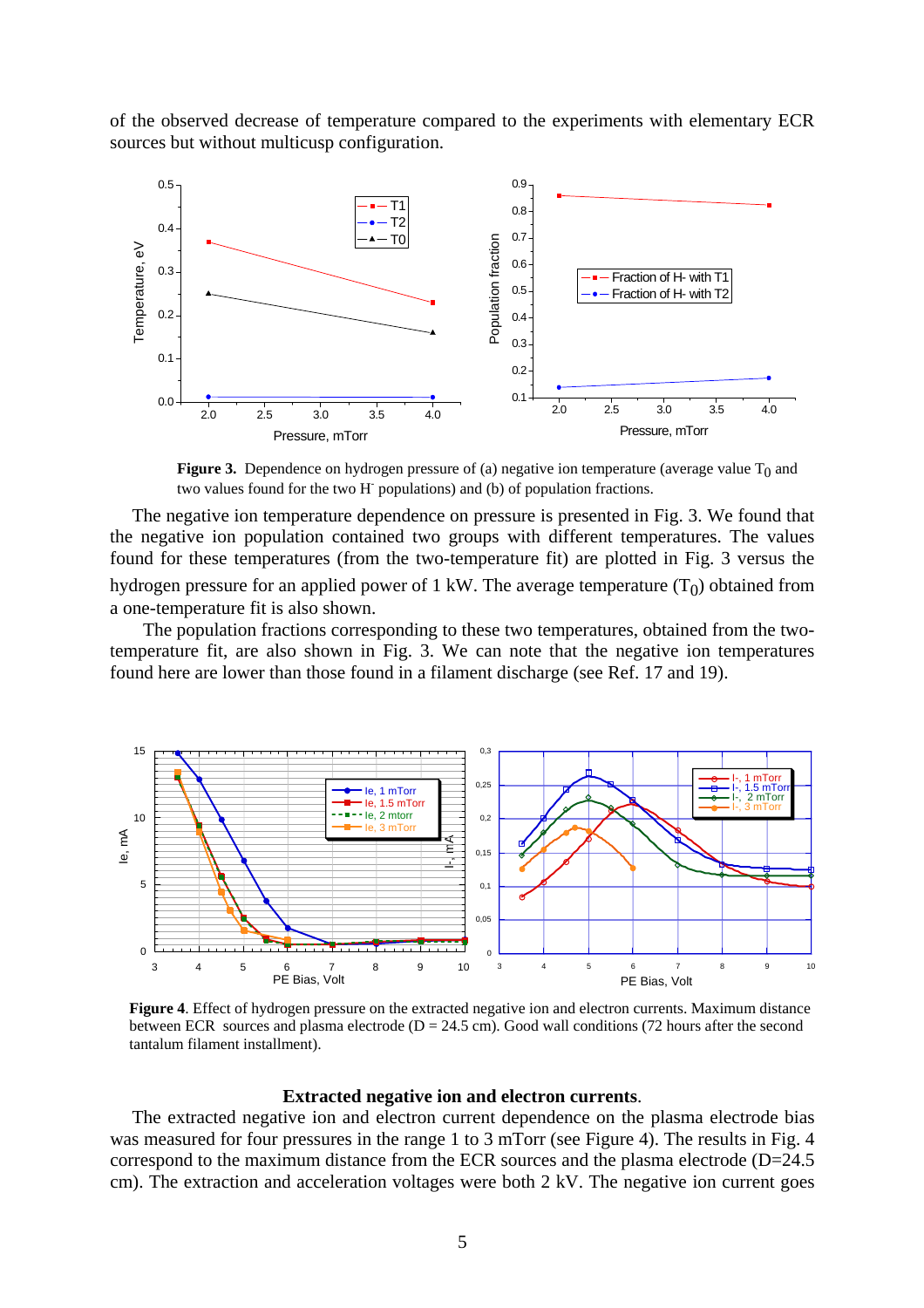through an optimum for a plasma electrode bias, which is maximum for the lowest pressure and goes down with the pressure increase. The maximum negative ion currents are obtained for 1.5 mTorr. With D=19.5 cm the maximum negative ion current is 10% higher, as can be seen in Fig. 5, where the extracted negative ion currents are shown for these two extreme values of D studied. The optimum plasma electrode bias is lower with the larger distance D.



**Figure 5.** Effect of distance (D) from ECR minisources to the Plasma Electrode. Two distances are compared : 19.5 cm and 24.5 cm. Experiment effected under optimum pressure conditions (1.5 mTorr) with fresh tantalum deposited on the wall.

The corresponding extracted electron currents are also shown on Figures 4 and 5. Note that the extracted electron current is higher when the distance D is lower.

#### **Effect of the wall surface state**.

The study of the source during the first six months, during which there were two longer interruptions of the pumping, indicated a continuous deterioration of the source characteristics. At optimum plasma electrode bias, a reduction of the negative ion current up





**Figure 6.** Evolution of the extracted currents and their ratio with depositing tantalum. Hydrogen pressure: 1.5 mTorr. The distance between the ECR minisources and the plasma electrode is 24.5 cm. The data of 080304 were taken before tantalum deposition.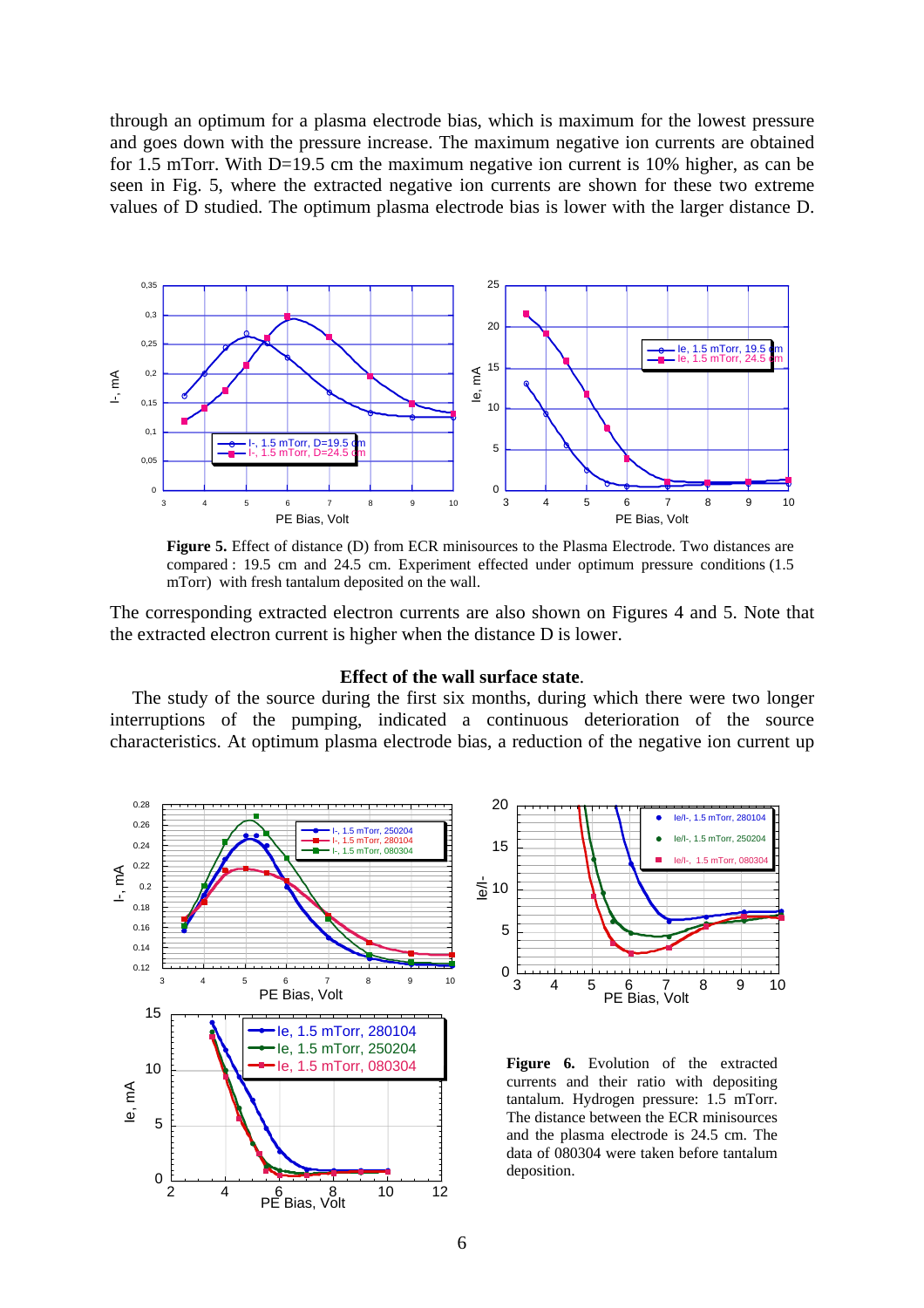to 20%, and a corresponding increase of the extracted electron current by a factor five were observed. We suspected that this change was related to the modification of the wall surface. While at the beginning of our study the wall was covered with tantalum, resulting from tantalum filament evaporation, the wall surface may have been polluted during the source operation and the interruptions of the pumping.

In order to verify this assumption, we installed a tantalum filament which could deposit tantalum on a part of the wall. Figure 6 shows the change of the extracted currents after two tantalum depositions. Note the very low ratio,  $Ie/I^{\dagger} = 2.5$ , obtained after the second tantalum deposition for the plasma electrode bias of +6 V. These observations confirm those reported in Ref. 19 relative to the effect of tantalum deposition on the wall in a filament discharge.

#### **Effect of a collar**.

Following the positive results obtained by Peters [11] when using a collar in an rf source operated in pure hydrogen, we decided to study the effect of such a collar in our source.

We fixed the collar on the plasma electrode, which lead to a reduction of the extraction opening diameter from 8 to 7 mm. The collar potential is imposed by the plasma electrode bias. The collar is made of copper, its inner wall surface is covered with a tantalum foil. Its inner diameter is 18 mm, its inner length - 16 mm. The experiments were performed at 2 mTorr, with the distance D=24.5 cm.

As stated elsewhere [13] a weak transverse magnetic field (maximum 20 Gauss) is present in the plasma in front of the plasma electrode and is due to leak from two magnets in the extraction electrode. When the plasma electrode is biased positive this weak magnetic field leads to the increase of the negative ion density and the reduction of the electron density in front of the extraction opening. Our first experiments with the collar were effected in the presence of this weak magnetic field only, without adding any additional magnetic filter. The result is shown on Figure 7 by the red curve labeled 'without MF'. It can be compared to the green curve with the label 'no collar'. Note that the presence of the collar reduces the negative ion current three times, much more than the factor 49/64=0.76 due to the reduction in the extraction opening. The beneficial effect is the reduction of the electron current.



**Figure 7.** Illustration of the effect of introducing a collar. Hydrogen pressure 2 mTorr.

In the next experiment we introduced an additional magnetic filter produced by two small magnets, which was aligned with the existing one. The total maximum transverse field is 200 Gauss. The result is shown on Figure 7 by the violet curve labeled 'with MF'. One can note a further reduction of the negative ion current, as well as that of the extracted electron current,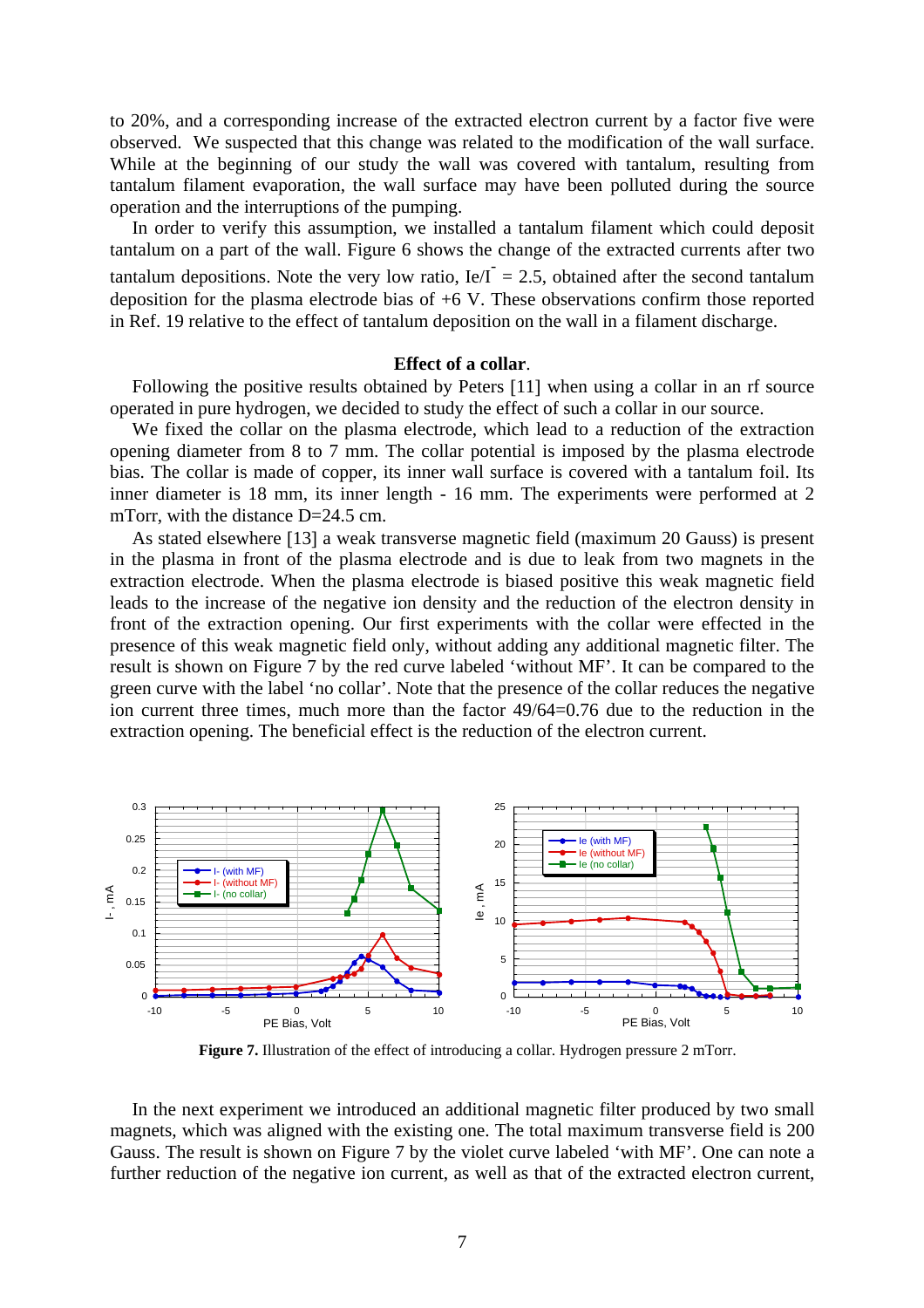which attains values lower than 0.1 mA at optimum plasma electrode bias. The experiments were conducted at positive and negative plasma electrode bias. As can be noted from Figure 7, no enhancement of the negative ion current occurs with increasing the negative bias of the plasma electrode.

We should note that in our case the collar is introduced in a plasma region which does not contain any fast electrons, which was not the case in [11]. Our results are very similar to those reported by Leung *et al* [13] in pure hydrogen, in the sense that the effect of the collar was to reduce the extracted electron current, without increasing the negative ion current.

#### **Experiments with a stainless steel grid**.

Following the report [6, 7] that a negatively biased stainless steel grid placed in front of the plasma electrode could enhance the negative ion production in an ECR source, we also introduced a large stainless steel grid (0.55 mm wire diameter, 2 mm gap) in Camembert III, at 5 cm from the plasma electrode. No improvement was obtained by the presence of the grid and its negative polarization. This is a demonstration of the fact that in our device the microwaves are completely absorbed before reaching the grid and no energetic electrons are produced near this grid.

## **CONCLUSION.**

The elementary ECR sources appear to be useful components for a future negative ion source. The studied network of seven sources produced at a distance of about 10 cm from them a plasma with optimum electron temperature for negative ion production, not much affected by wall effects. The extractor location should be optimized in order to take advantage of the properties of this plasma.

We can note that the pressure affects differently the plasma characteristics, measured near the ECR sources at distance d, and the extracted currents, measured at larger distances D, where  $d = D - 15$  cm. The negative ion density increases monotonously with pressure, up to 4 mTorr, while the extracted current measured 15 cm farther, attains a maximum at 1.5 mTorr.

It seams that we deal with two different regimes at distance range  $5 - 10$  cm (where probe measurements are made) and at distance range 19.5 – 24.5 cm (where extracted currents are studied).

In the first regime we observe direct negative ion formation in the plasma flowing from the EC sources, with the characteristic effect of electron temperature, enhancement of negative ion density with gas density and weak wall effect.

In the second regime a gas pillow interferes with this process, limiting the optimum pressure to 1.5 mTorr and leading to a strong wall effect.

## **ACKNOWLEDGEMENT**.

The support of European Community (Contract No. HPRI-CT-2001-50021) is gratefully acknowledged.

## **REFERENCES**

- 1. G. Hellbloom, C. Jacquot, N.I.M. **A243**, 255 (1986)
- 2. M. Mozjetchkov, T. Takanashi, Y. Oka, K. Tsumori, M. Osakabe, O. Kaneko, Y. Takeiri, T. Kuroda, Rev. Sci. Instrum., **69**, 971-973 (1998)
- 3. K. Hashimoto, S. Asano, Fusion Eng. Design, **26**, 495 (1995)
- 4. C.I. Ciubotariu, Thèse de Docteur en Sciences de l'Université Paris XI Orsay (1997) Orsay No. 4793
- 5. M. Tanaka, K. Amemiya, Rev. Sci. Instrum., **71**, 1125-1127 (2000)